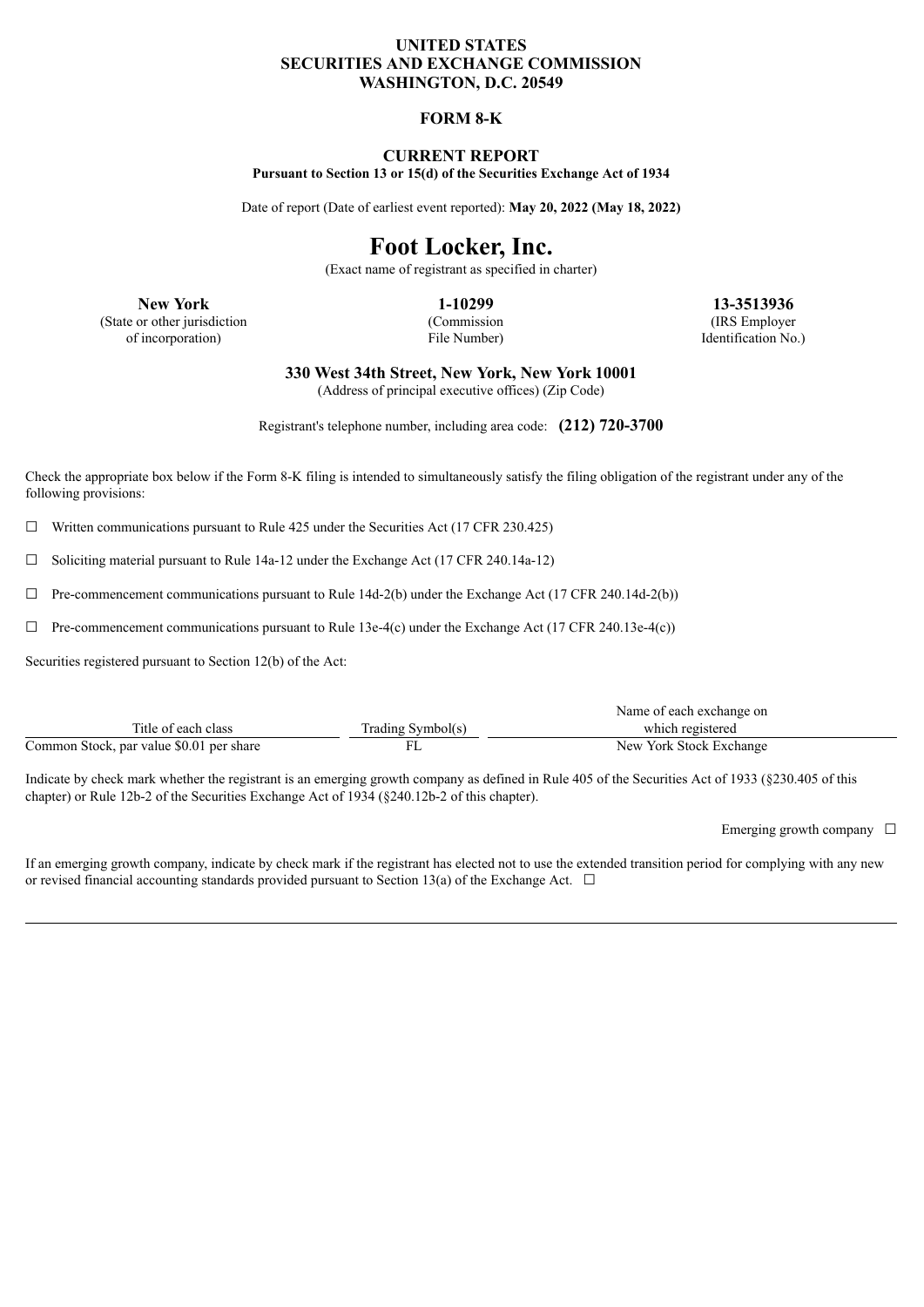#### **Item 5.07. Submission of Matters to a Vote of Security Holders.**

At Foot Locker, Inc.'s (the "Company") annual meeting of shareholders held on May 18, 2022 (the "Annual Meeting"), shareholders voted on the four proposals set forth below. For more information on the proposals, please see the 2022 Proxy Statement, the relevant portions of which are incorporated herein by reference.

As of March 21, 2022, the Company's record date for the Annual Meeting, there were a total of 96,089,997 shares of common stock, \$0.01 par value per share ("Common Stock"), outstanding and entitled to vote at the Annual Meeting. At the Annual Meeting, 77,551,206 shares of Common Stock were represented in person or by proxy and, therefore, a quorum was present.

Proposal 1. With respect to the proposal to elect ten nominees to the Board of Directors (the "Board"), each for a one-year term expiring at the annual meeting of shareholders to be held in 2023, the votes were cast for the proposal as set forth below:

| Name                | Votes For    | <b>Votes Against</b> | <b>Abstentions</b> | <b>Broker Non-Votes</b> |
|---------------------|--------------|----------------------|--------------------|-------------------------|
| Virginia C. Drosos  | 59,657,810   | 294,935              | 10,714,238         | 6,884,223               |
| Alan D. Feldman     | 54,760,830   | 5,184,437            | 10,721,716         | 6,884,223               |
| Richard A. Johnson  | 54,484,293   | 16,105,005           | 77,685             | 6,884,223               |
| Guillermo G. Marmol | 54, 193, 921 | 5,753,395            | 10,719,667         | 6,884,223               |
| Darlene Nicosia     | 55,123,930   | 4,827,808            | 10,715,245         | 6,884,223               |
| Steven Oakland      | 55,421,657   | 4,524,393            | 10,720,933         | 6,884,223               |
| Ulice Payne, Jr.    | 54,993,396   | 4,950,917            | 10,722,670         | 6,884,223               |
| Kimberly Underhill  | 55,046,260   | 4,906,500            | 10,714,223         | 6,884,223               |
| Tristan Walker      | 55,528,794   | 4,419,340            | 10,718,849         | 6,884,223               |
| Dona D. Young       | 53,876,257   | 6,074,467            | 10,716,259         | 6,884,223               |

Based on the votes set forth above, each of the ten nominees to the Board was duly elected.

Proposal 2. With respect to the proposal to approve, on an advisory basis, the Company's named executive officers' ("NEOs") compensation, the votes were cast for the proposal as set forth below:

| $\mathbf{v}$<br>Votes For | Against<br>Votes | <b>bstentions</b> | <b>Broker Non-Votes</b> |
|---------------------------|------------------|-------------------|-------------------------|
| 571727<br>J1.114.1J       | ,324,080         | 170.172           | 0.88422<br>┱.∠∠         |

Based on the votes set forth above, the NEOs' compensation was approved.

Proposal 3. With respect to the proposal, on an advisory basis, whether the shareholder vote to approve the NEOs' compensation should occur every 1, 2, or 3 years, the votes were cast for the proposal as set forth below:

| <b>Votes For</b> | Votes For | <b>Votes For</b> |                  |                         |
|------------------|-----------|------------------|------------------|-------------------------|
| Year             | Years     | Years            | Abstentions      | <b>Broker Non-Votes</b> |
| 66,076,265       | 43,060    | 4,352,683        | 194 975<br>1/1/1 | 6,884,223               |

Based on the votes set forth above, the Company will include an annual advisory shareholder vote to approve the NEOs' compensation in its proxy materials until the next required frequency vote, which is expected to be held at the annual meeting of shareholders to be held in 2028.

Proposal 4. With respect to the proposal to ratify the appointment of KPMG LLP as the Company's independent registered public accounting firm for the 2022 fiscal year, the votes were cast for the proposal as set forth below:

| <b>Votes For</b>                        | <b>Votes Against</b> | <b>\bstentions</b>            |
|-----------------------------------------|----------------------|-------------------------------|
| (12.210)<br>751<br>יוח ר<br>210<br>$-1$ | $+692$<br>854<br>.   | 10 <sup>2</sup><br>- 11<br>xд |

Based on the votes set forth above, the appointment of KPMG LLP as the Company's independent registered public accounting firm for the 2022 fiscal year was duly ratified.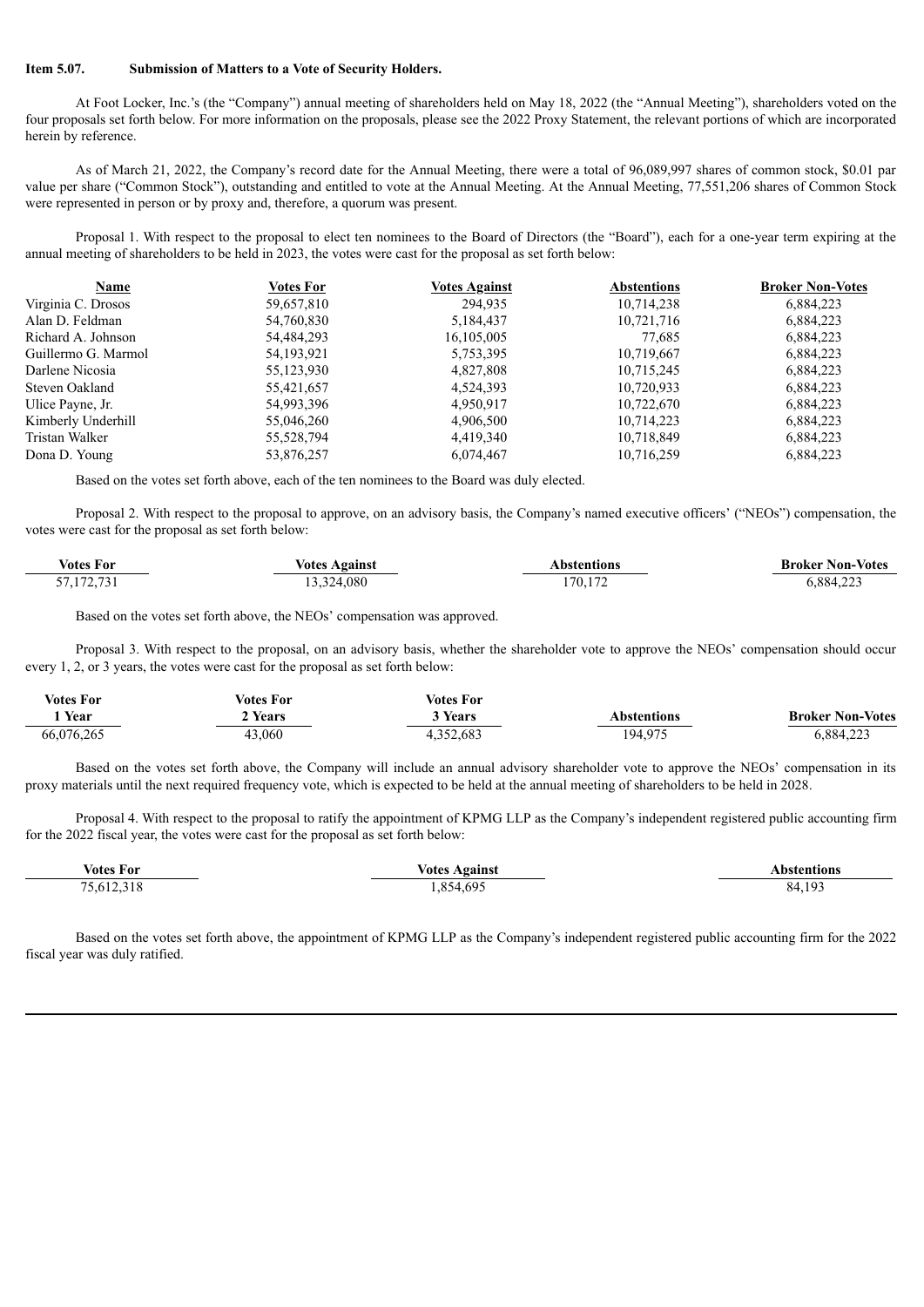### **Item 8.01. Other Events.**

On May 18, 2022, in light of Matthew McKenna's retirement, the Board designated Ms. Nicosia as the "audit committee financial expert." In connection with this designation, the Board determined that Ms. Nicosia qualifies as an "audit committee financial expert," as defined by the rules under the Securities Exchange Act of 1934, as amended (the "Exchange Act"), because of her relevant experience as president of an operating unit of a large multinational corporation. She has supervised the finance and accounting professionals responsible for, and personally analyzed and evaluated, financial statements, as well as internal controls over financial reporting. She is also familiar with audit committee functions through her service on the Company's Audit Committee. The Board also believes that there are other directors who would also qualify for this designation.

| <b>Item 9.01.</b> | <b>Financial Statements and Exhibits.</b>                                    |
|-------------------|------------------------------------------------------------------------------|
| (d)               | Exhibits.                                                                    |
| Exhibit No.       | Description                                                                  |
| 104               | Cover Page Interactive Data File (embedded within the Inline XBRL document). |